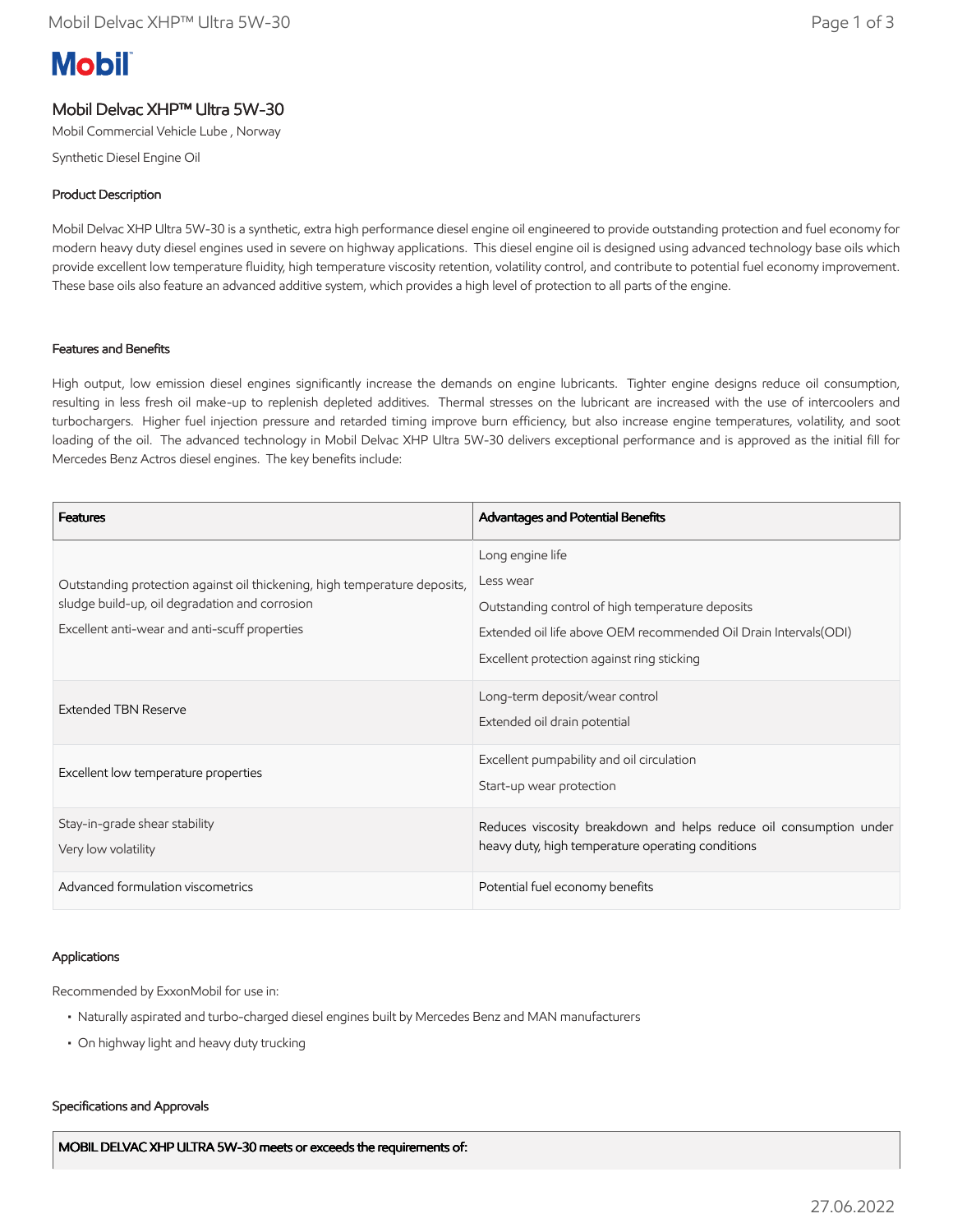| This product has the following builder approvals: |
|---------------------------------------------------|
| <b>MAN M 3277</b>                                 |
| <b>MAN M 3377</b>                                 |
| MTU Oil Category 3                                |

#### Properties and Specifications

| Property                                      |                  |
|-----------------------------------------------|------------------|
| Grade                                         | <b>SAE 5W-30</b> |
| Ash, Sulfated, mass%, ASTM D874               | 1.4              |
| Density @ 15 C, kg/m3, ASTM D4052             | 0.853            |
| Flash Point, Cleveland Open Cup, °C, ASTM D92 | 226              |
| Kinematic Viscosity @ 100 C, mm2/s, ASTM D445 | 11.8             |
| Kinematic Viscosity @ 40 C, mm2/s, ASTM D445  | 69.7             |
| Pour Point, °C, ASTM D97                      | $-42$            |
| Total Base Number, mgKOH/g, ASTM D2896        | 12.7             |
| Viscosity Index, ASTM D2270                   | 168              |

#### Health and safety

Health and Safety recommendations for this product can be found on the Material Safety Data Sheet (MSDS) @ [http://www.msds.exxonmobil.com/psims](http://www.msds.exxonmobil.com/psims/psims.aspx) /psims.aspx

All trademarks used herein are trademarks or registered trademarks of Exxon Mobil Corporation or one of its subsidiaries unless indicated otherwise.

10-2020 Mobil Oil AS Drammensveien 149, Postboks 350 Skøyen N-0213 OSLO

#### (+47) 22 66 30 30 [http://www.mobil.no](http://www.mobil.no/)

Typical Properties are typical of those obtained with normal production tolerance and do not constitute a specification. Variations that do not affect product performance are to be expected during normal manufacture and at different blending locations. The information contained herein is subject to change without notice. All products may not be available locally. For more information, contact your local ExxonMobil contact or visit [www.exxonmobil.com](http://www.exxonmobil.com/)

ExxonMobil is comprised of numerous affiliates and subsidiaries, many with names that include Esso, Mobil, or ExxonMobil. Nothing in this document is intended to override or supersede the corporate separateness of local entities. Responsibility for local action and accountability remains with the local ExxonMobil-affiliate entities.